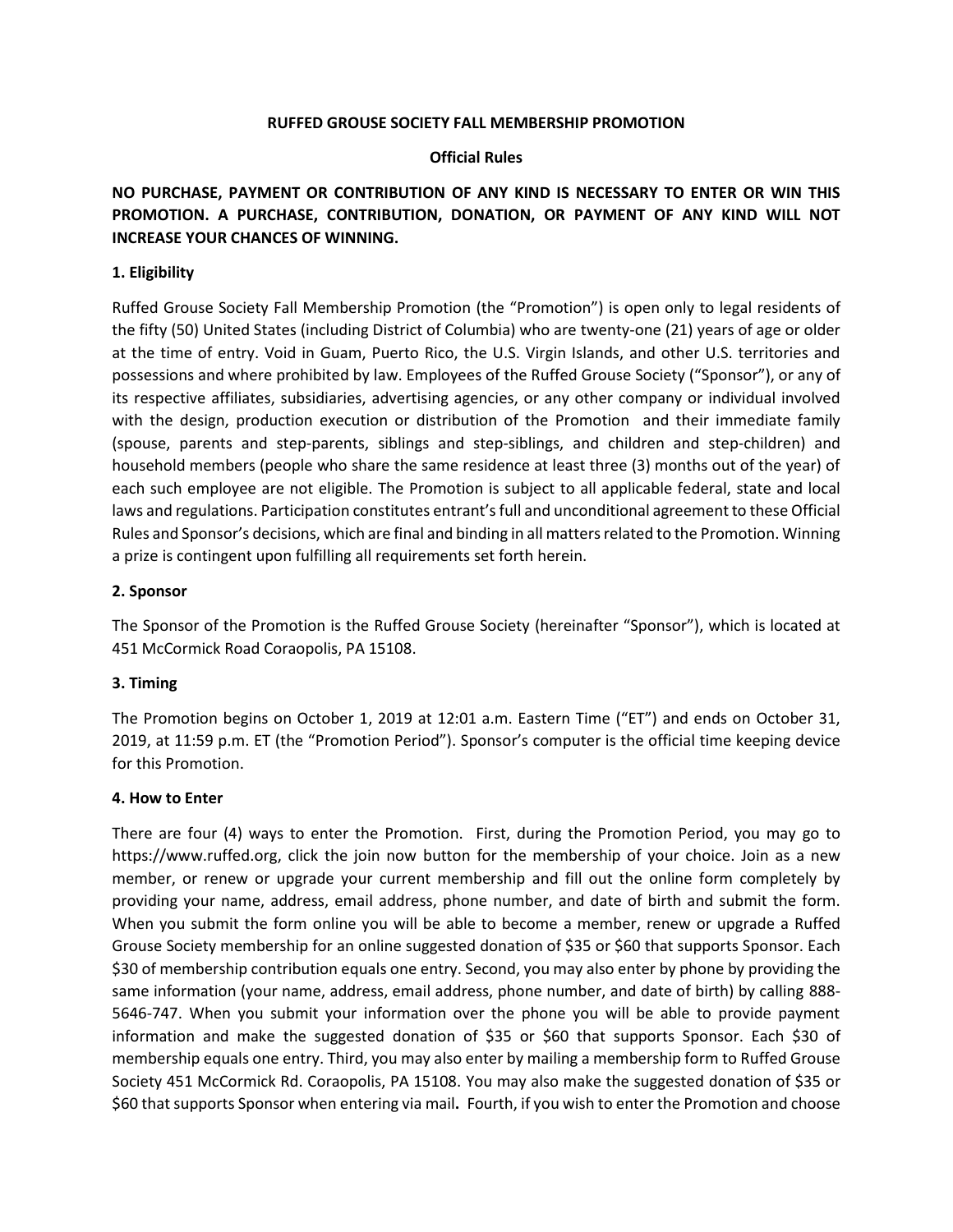not to provide the suggested donation to Sponsor, you may mail a 4"x6" hand written postcard with your name, address, city, state, zip, phone number and email to Ruffed Grouse Society Fall Membership Promotion 451 McCormick Rd. Coraopolis, PA 15108. Automated or printed post card entries are ineligible. All entries must be received by the date listed in the chart below to be eligible for the corresponding prize. One post card equals one entry. You are not required to donate to enter the Promotion and donating does not increase your chances of winning.

There are a maximum number of 2 entries per person. Any attempt by any participant to obtain more than the stated number of entries by using multiple/different email addresses, identities, registrations and logins, or any other methods will void that participant's plays and that participant may be disqualified. The use of any automated system to participate is prohibited and will result in disqualification. Sponsor is not responsible for lost, late, incomplete, invalid, unintelligible or misdirected registrations, which will be disqualified. All entries become the sole and exclusive property of Sponsor and will not be returned. Sponsor reserves the right to contact entrants and all other individuals whose email address is submitted as part of this Promotion.

| All online, call-in and mail-in entries for the prizes listed below must be received on or before 11:59 pm |
|------------------------------------------------------------------------------------------------------------|
| EST on October 31, 2019. Sponsor's computer is the official time keeping device for this Promotion.        |

| <b>Prize</b>  | Product                                                      | <b>MSRP</b> | <b>Drawing Date</b>      |
|---------------|--------------------------------------------------------------|-------------|--------------------------|
|               | Weston 7 1/2 " Meat Slicer (83-0750-RT)                      | \$114.00    | Friday, November 1, 2019 |
| $\mathcal{P}$ | Weston Sportsman's Advantage Vacuum Sealer (65-0501-RT)      | \$199.00    | Friday, November 1, 2019 |
| 3             | Weston 7 LB Sausage Stuffer (73-0701-RT)                     | \$209.00    | Friday, November 1, 2019 |
| 4             | SportDOG Sporttrainer 875 (SD-875E)                          | \$234.95    | Friday, November 1, 2019 |
| 5.            | Purina Six Month Supply of Purina Pro Plan                   | \$330.00    | Friday, November 1, 2019 |
| 6             | Purina Six Month Supply of Purina Pro Plan                   | \$330.00    | Friday, November 1, 2019 |
|               | Primos KENNELUP Dog Kennel (69100)                           | \$499.99    | Friday, November 1, 2019 |
| 8             | Primos KENNELUP Dog Kennel (69100)                           | \$499.99    | Friday, November 1, 2019 |
| 9             | Camp Chef Pro 60X w/ Grill Box and Griddle (MODEL #: PRO60X) | \$317.99    | Friday, November 1, 2019 |
| 9             | Camp Chef DELUXE BBQ GRILL BOX 30 ACCESSORY (MODEL #: BB30L) | \$129.99    | Friday, November 1, 2019 |
| 9             | Camp Chef PROFESSIONAL FLAT TOP GRIDDLE 30 (MODEL #: SG30)   | \$73.99     | Friday, November 1, 2019 |
| 10            | Camp Chef XT 24 Pellet Grill (MODEL #: PG24XT)               | \$574.99    | Friday, November 1, 2019 |

### **5. Winner Selection:**

On the Giveaway Date listed in the table above for each corresponding prize, a winner will be selected for each prize by random electronic means in a Promotion of all valid entries received. The entrant will be contacted using the email address or telephone provided with the entry and may be awarded the prize (subject to verification of eligibility and compliance with the terms of these rules). Sponsor's decisions as to the administration and operation of the Promotion and the selection of potential winners are final and binding in all matters related to the Promotion. Winners will be notified by email or telephone on or about the Giveaway Date listed above for each corresponding prize.

# **6. THE POTENTIAL PROMOTION WINNERS ARE SUBJECT TO VERIFICATION BY SPONSOR WHOSE DECISIONS ARE FINAL AND BINDING IN ALL MATTERS RELATED TO THE PROMOTION.**

**7. Verification of Potential Winners**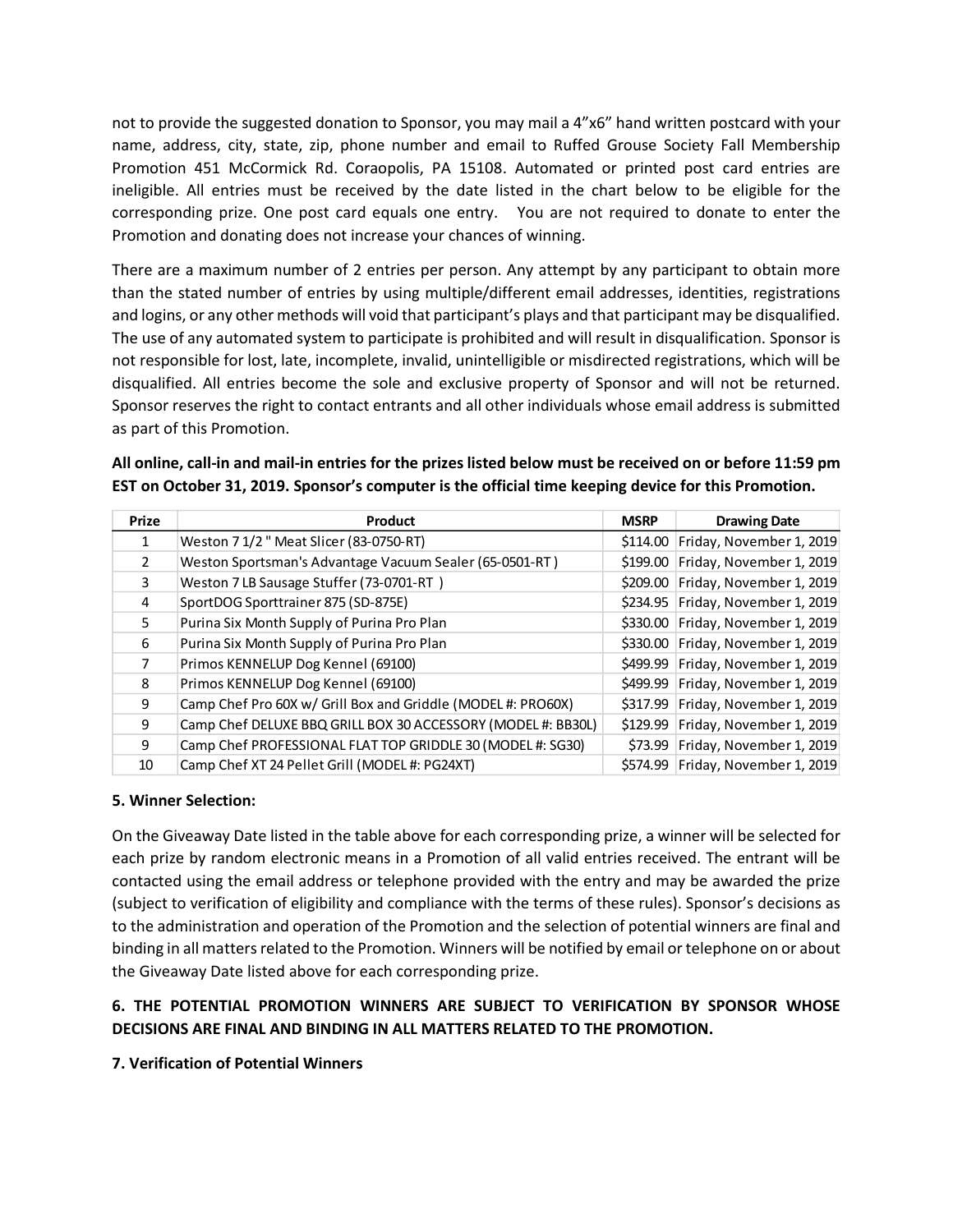Potential winners must continue to comply with all terms and conditions of these Official Rules, and winning is contingent upon fulfilling all requirements. The potential winners will be notified by email or telephone, after the date of random Promotion on the Giveaway Date dates listed above for each corresponding prize in the chart in Section 4 above. The potential winners will be required to sign and return to Sponsor, within ten (10) days of the date notice is sent, an affidavit of eligibility, and a liability/publicity release (except where prohibited) in order to claim his/her prize if applicable. If a potential winner of any prize cannot be contacted, fails to sign and return the affidavit of eligibility and liability/publicity release within the required time period (if applicable), or if the prize or prize notification is returned as undeliverable, the potential winner forfeits the prize. In the event that a potential winner of a Promotion prize is disqualified for any reason, Sponsor may award the applicable prize to an alternate winner by random Promotion from among all remaining eligible entries.

### **8. Prizes**

The following are descriptions of the Promotion prizes along with the Manufacturer's Suggested Retail Price (MSRP):

Prize 1: Weston 7 1/2 " Meat Slicer (83-0750-RT) Precision. *Exactly* the cut you want, every time. This rugged Realtree Meat Slicer features a powerful 200-watt motor (compare to 100-130 watts for most slicers of its size) - perfect for slicing your wild game into deli meats, steaks, and everything in between. Plus, it comes with a really nice camo dust cover! MSRP \$114.00.

Prize 2: Weston Sportsman's Advantage Vacuum Sealer (65-0501-RT ) Preservation. Keep your game fresher, longer. This heavy duty Realtree Outfitters Sportsman's Advantage Vacuum Sealer by Weston is the ultimate hunter's companion in preserving your game at home. Features an attractive stainless-steel finish, 210-watt motor, and port for vacuum canisters. Fan Cooled Motor prevents overheating for repetitive use and consistent, reliable sealing. Comes with Realtree Xtra® camouflage storage cover, as well as 15 free vacuum sealer bags! MSRP \$199.00.

Prize 3: Weston 7 LB Sausage Stuffer (73-0701-RT ) Durability. This heavy-duty stuffer is for outdoorsmen with a true affinity for sausage. Boasting a 7 lb. capacity stainless steel canister, dual speed steel gears, pressure release valve, tilt-out canister, and four stainless steel funnels, this machine is tough enough for serious sausage making. Comes with a Realtree Xtra® camouflage storage cover. MSRP \$209.00.

Prize 4: SportDOG Sporttrainer 875 (SD-875E) The SportDOG Brand® SportTrainer 875 is designed for field training and hunting with close-working dogs. Featuring an easy-to-read OLED screen, you can view the selected dog, static stimulation level, and mode, as well as battery status, with just a glance. This, combined with large plus/minus buttons to easily toggle among dogs and stim levels, makes the SD-875 especially suited for multi-dog hunting situations. With SportDOG® Add-A-Dog® Collar Receivers, the remote trainer can be expanded to control up to 3 dogs at once. 10 levels of both continuous and momentary static stimulation, as well as vibration and tone options in select modes, allow you to customize this system to fit any situation or dog's temperament. MSRP \$234.95.

Prize 5: Six Month Supply of Purina Pro Plan - There's a reason Pro Plan® is the trusted food of champions. From a breakthrough formula that helps older dogs think like they did when they were younger, to advanced nutrition that fuels canine athletes, Pro Plan offers exceptional formulas to nourish your dog's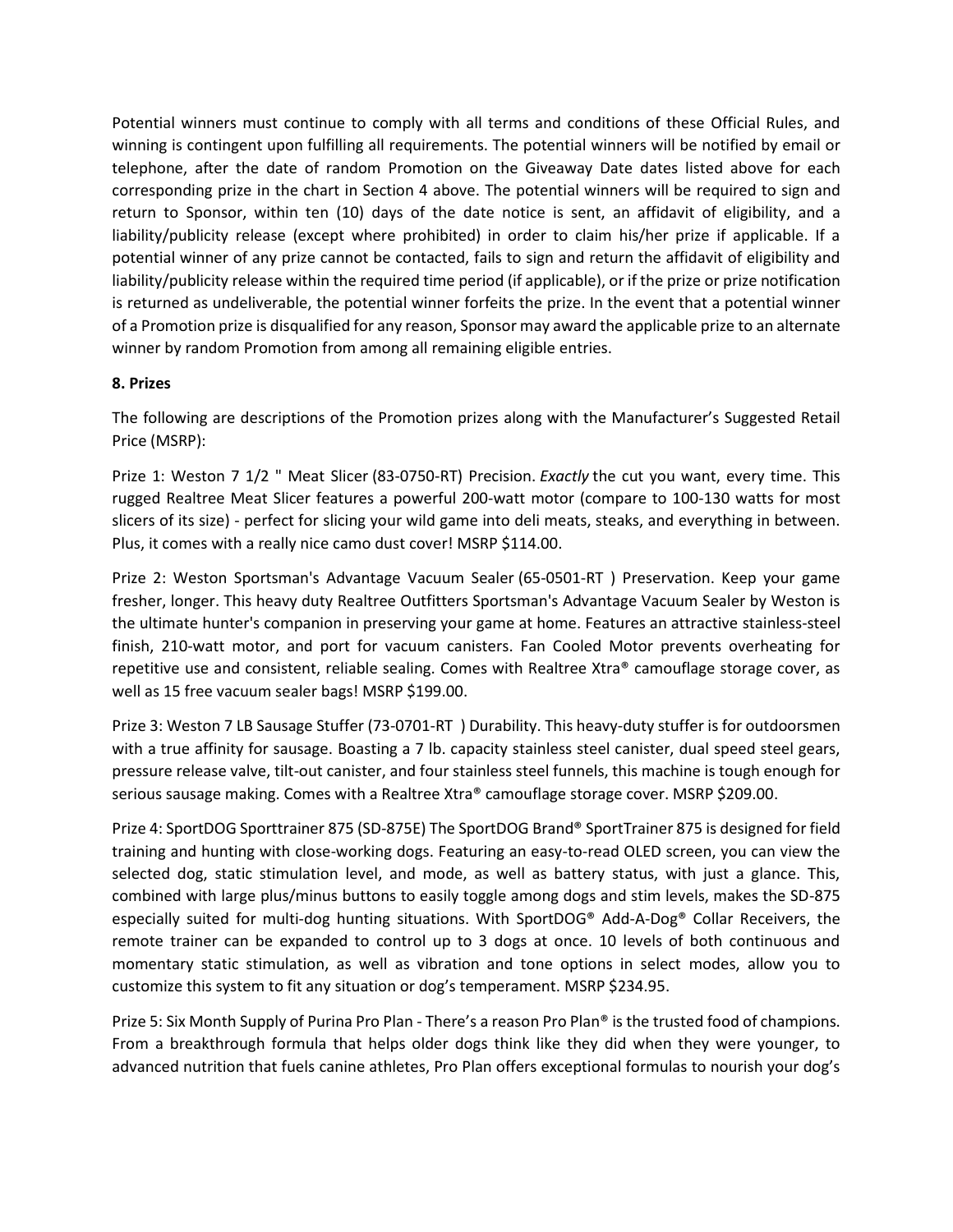potential. This prize will be issued in the form of six manufacturer's coupons. Each coupon is for a free (up to \$55.00) one (1) 30 lb. or larger bag of Purina Pro Plan or Purina ONE Dry Dog Food. Total value \$330.00.

Prize 6: Six Month Supply of Purina Pro Plan - There's a reason Pro Plan® is the trusted food of champions. From a breakthrough formula that helps older dogs think like they did when they were younger, to advanced nutrition that fuels canine athletes, Pro Plan offers exceptional formulas to nourish your dog's potential. This prize will be issued in the form of six manufacturer's coupons. Each coupon is for a free (up to \$55.00) one (1) 30 lb. or larger bag of Purina Pro Plan or Purina ONE Dry Dog Food. Total value \$330.00.

Prize 7: Primos KennelUP Dog Kennel (69100) - The Easy-Lifting Kennel Built For Hard-Hunting Dogs. At just 37lbs, the KennelUP<sup>®</sup> is the only kennel that's fully-loaded with premium safety and comfort features yet light enough for one man to lift and load with ease. Single-walled, one-piece roto-molded construction, heavy-duty handles, rubber feet and integrated tie downs keep your dog safe and secure. Adjustable vents, reversible locking door, and built-in drains assure a comfortable and clean ride. MSRP \$499.99.

Prize 8: Primos KennelUP Dog Kennel (69100) - The Easy-Lifting Kennel Built For Hard-Hunting Dogs. At just 37lbs, the KennelUP® is the only kennel that's fully-loaded with premium safety and comfort features yet light enough for one man to lift and load with ease. Single-walled, one-piece roto-molded construction, heavy-duty handles, rubber feet and integrated tie downs keep your dog safe and secure. Adjustable vents, reversible locking door, and built-in drains assure a comfortable and clean ride. MSRP \$499.99.

Prize 9: Camp Chef Pro 60X w/ Grill Box and Griddle (MODEL #: PRO60X) – For over 25 years, Camp Chef stoves have given you the power you need to cook like a pro wherever you go. Thanks to a completely new design, the Pro 60X is raising the bar again. With two 30,000 BTU burners, matchless ignition, and a three-sided windscreen, cooking outdoors has never been easier. You can create culinary masterpieces wherever you go with all the mix-and-match 14" accessories. Munch on pizzas at the campsite, grill steaks in the backyard, fry bacon at the tailgate party, and more. New features such as two side shelves that fold down, built-in leg levelers, and convenient folding legs put the Pro 60X at the top of its class, giving you a cooking experience unlike any other. Add this stove to your outdoor kitchen today. MSRP \$317.99.

Prize 9: Camp Chef DELUXE BBQ GRILL BOX 30 ACCESSORY (MODEL #: BB30L) - From delicious grilled salmon to your favorite kabobs, grilled food always makes life a little better. This Professional Grill Box gives you the ability to grill your favorite foods to perfection, every time. It has been designed with Camp Chef's patented heat diffuser system that minimizes hot spots and converts flames into infrared heat. This vaporizes grease drippings and infuses your food with the best, richest flavors. The pre-seasoned cast iron grilling surface holds and distributes heat evenly making your grilling experience even better. MSRP \$129.99.

Prize 9: Camp Chef PROFESSIONAL FLAT TOP GRIDDLE 30 (MODEL #: SG30) - Cook fresh fish or make your favorite hot sandwiches on the Professional Flat Top Griddle. This griddle is easy to cook with and easy to clean because of its restaurant style high sides and convenient grease drain. The added heat diffuser plate distributes heat evenly and minimizes hot spots making the perfect even cooking surface. Pre-seasoned with Camp Chef's "True Seasoned Finish," this griddle is ready to use out of the box. MSRP \$73.99.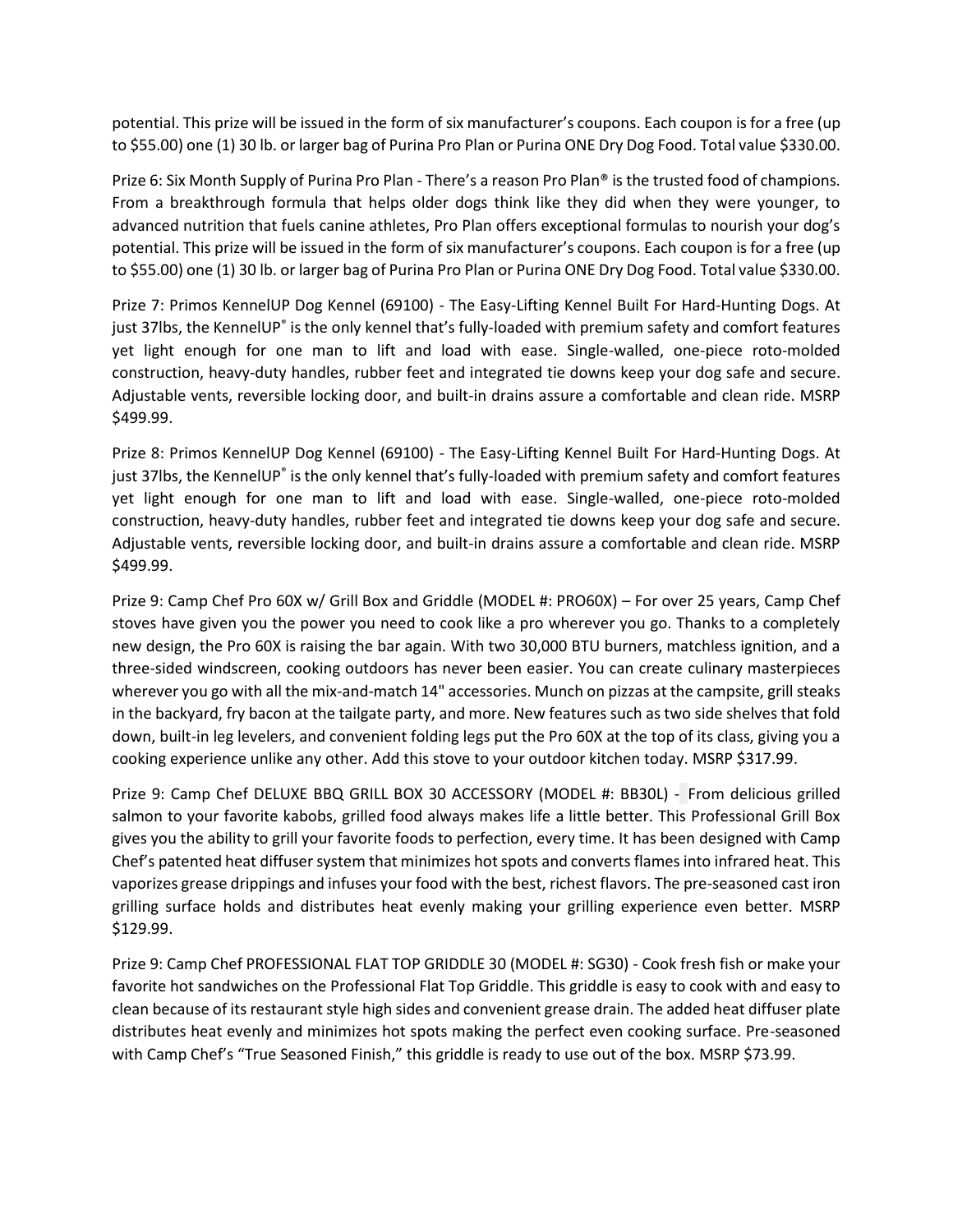Prize 10: Camp Chef XT 24 Pellet Grill (MODEL #: PG24XT) - Bring the savory simplicity of the SmokePro XT Pellet Grill to your back patio and change the way you cook outdoors. Just like your kitchen oven, the SmokePro XT automatically maintains whatever temperature you set, so you don't have to worry about over or under-cooking your meal. The SmokePro XT Pellet Grill comes standard with Smart Smoke Technology to evenly distribute wood-fired flavor into every bite. Skip the tedious cleaning routine associated with traditional pellet grills thanks to the Simple Ash-Cleanout System. Simply dump the ash after every cook and save yourself hours of cleaning and enjoy better flavor on your next meatsterpiece as a result. The SmokePro XT can tackle anything from fatty pork butts to quick and easy burgers. Shop the Camp Chef SmokePro XT today and see for yourself why Camp Chef is the way to cook outdoors. MSRP \$574.99.

## **9. Odds of Winning**

The Odds of winning depend on the number of eligible entries received during the Promotion Period.

### **10. Entry Conditions and Release**

By entering, each participant agrees to: (a) comply with and be bound by these Official Rules and the decisions of the Sponsor and/or the Promotion judges which are binding and final in all matters relating to this Promotion ; (b) release and hold harmless the Sponsor and its respective parents, subsidiaries, and affiliated companies, the prize suppliers and any other organizations responsible for sponsoring, fulfilling, administering, advertising or promoting the Promotion, and all of their respective past and present officers, directors, employees, agents and representatives (collectively, the "Released Parties") from and against any and all claims, expenses, and liability, including but not limited to negligence and damages of any kind to persons and property, including but not limited to invasion of privacy (under appropriation, intrusion, public disclosure of private facts, false light in the public eye or other legal theory), defamation, slander, libel, violation of right of publicity, infringement of trademark, copyright or other intellectual property rights, property damage, or death or personal injury arising out of or relating to a participant's entry, creation of an entry or submission of an entry, participation in the Promotion, acceptance or use or misuse of prize (including any travel or activity related thereto) as well as physical or mental injury whatsoever, including, but not limited to death, and (c) indemnify, defend and hold harmless the Sponsor and the Released Parties from and against any and all claims, expenses, and liabilities (including reasonable attorney's fees) arising out of or relating to an entrant's participation in the Promotion and/or entrant's acceptance, use or misuse of any prize. Winners acknowledge that the Released Parties are not in any manner responsible for any warranty, representations, expressed or implied, in fact or in law, relative to the quality, conditions, fitness or merchantability of any aspect of prize except that the prize shall be subject to manufacturer's stated warranty.

## **11. Publicity**

Except where prohibited, participation in the Promotion constitutes winners consent to Sponsor's and its agents' use of winner's name, likeness, photograph, voice, opinions and/or hometown and state for promotional purposes in any media, worldwide, without further payment or consideration.

### **12. General Conditions**

Sponsor reserves the right to cancel, suspend and/or modify the Promotion, or any part of it, if any fraud, technical failures or any other factor beyond Sponsor's reasonable control impairs the integrity or proper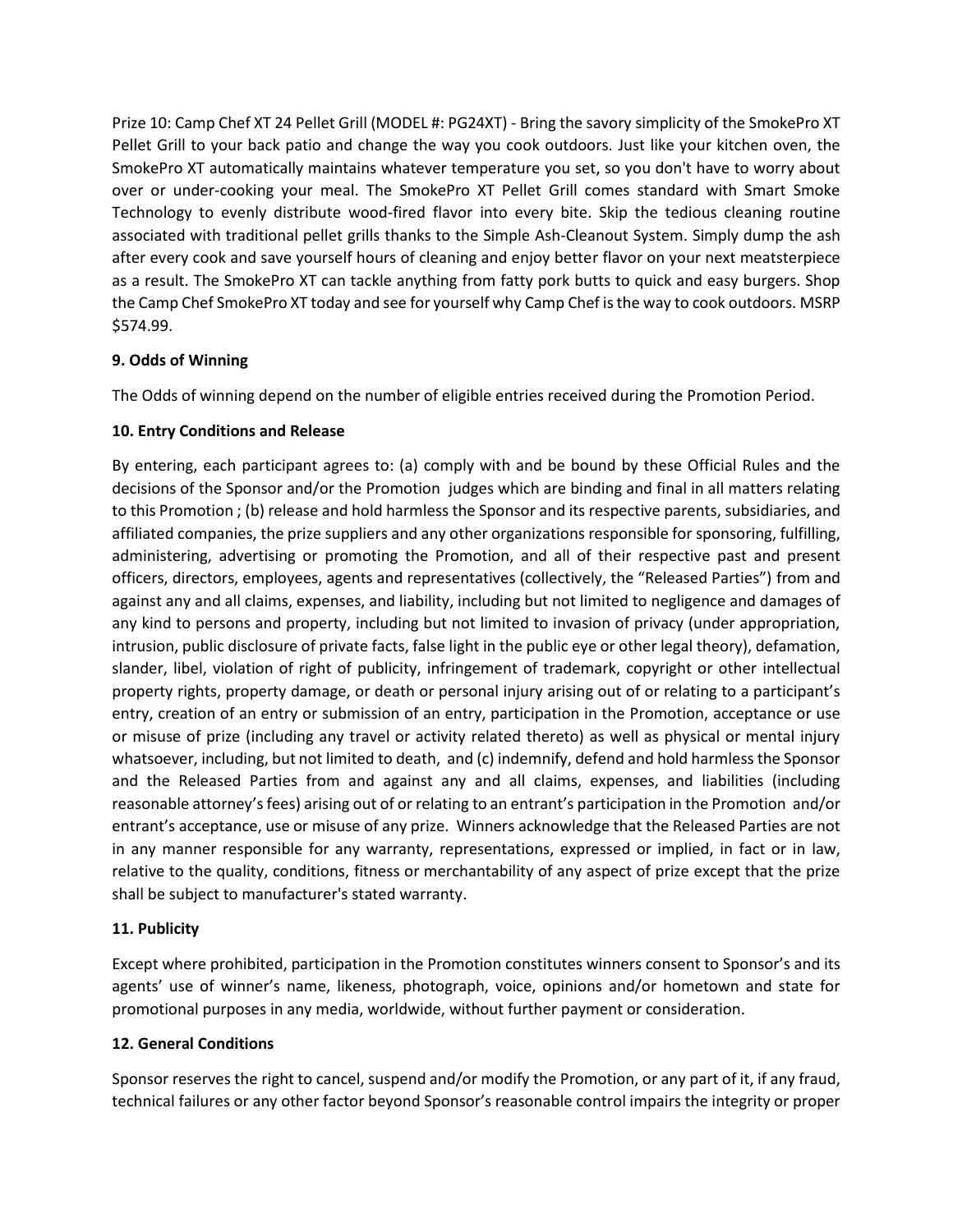functioning of the Promotion, as determined by Sponsor in its sole discretion. Sponsor reserves the right in its sole discretion to disqualify any individual it finds to be tampering with the entry process or the operation of the Promotion or to be acting in violation of these Official Rules or any other Promotion or in an unsportsmanlike or disruptive manner. Any attempt by any person to deliberately undermine the legitimate operation of the Promotion may be a violation of criminal and civil law, and, should such an attempt be made, Sponsor reserves the right to seek damages from any such person to the fullest extent permitted by law. Sponsor's failure to enforce any term of these Official Rules shall not constitute a waiver of that provision.

## **13. Limitations of Liability**

The Released Parties are not responsible for: (1) any incorrect or inaccurate information, whether caused by entrants, printing errors or by any of the equipment or programming associated with or utilized in the Promotion ; (2) technical failures of any kind, including, but not limited to malfunctions, interruptions, or disconnections in phone lines or network hardware or software; (3) unauthorized human intervention in any part of the entry process or the Promotion ; (4) technical or human error which may occur in the administration of the Promotion or the processing of entries; or (5) any injury or damage to persons or property which may be caused, directly or indirectly, in whole or in part, from entrant's participation in the Promotion or receipt or use or misuse of any prize. If for any reason an entrant's entry is confirmed to have been erroneously deleted, lost, or otherwise destroyed or corrupted, entrant's sole remedy is another entry in the Promotion, provided that if it is not possible to award another entry due to discontinuance of the Promotion, or any part of it, for any reason, Sponsor, at its discretion, may elect to hold a random Promotion from among all eligible entries received up to the date of discontinuance for any or all of the prizes offered herein. No more than the stated number of prizes will be awarded. In event that production, technical, seeding, programming or any other reasons cause more than stated number of prizes as set forth in these Official Rules to be available and/or claimed, Sponsor reserves the right to award only the stated number of prizes by a random Promotion among all legitimate, unawarded, eligible prize claims.

### **14. Disputes**

Entrant agrees that: (i) any and all disputes, claims and causes of action arising out of or connected with this Promotion , or any prizes awarded, other than those concerning the administration of the Promotion or the determination of winners, shall be resolved individually, without resort to any form of class action; (ii) any and all disputes, claims and causes of action arising out of or connected with this Promotion, or any prizes awarded, shall be resolved exclusively by the Court of Common Pleas located in Allegheny County, Pennsylvania. The parties agree that said court shall have exclusive jurisdiction over all disputes and shall apply Pennsylvania law without regard to conflict of law principles. All causes of action arising out of or in connection with this Promotion shall be resolved individually without resorting to any form of class action litigation; (iii) any and all claims, judgments and awards shall be limited to actual out-ofpocket costs incurred, including costs associated with entering this Promotion, but in no event attorneys' fees; and (iv) under no circumstances will entrant be permitted to obtain awards for, and entrant hereby waives all rights to claim punitive, incidental and consequential damages and any other damages, other than for actual out-of-pocket expenses, and any and all rights to have damages multiplied or otherwise increased. SOME JURISDICTIONS DO NOT ALLOW THE LIMITATIONS OR EXCLUSION OF LIABILITY FOR INCIDENTAL OR CONSEQUENTIAL DAMAGES, SO THE ABOVE MAY NOT APPLY TO YOU. All issues and